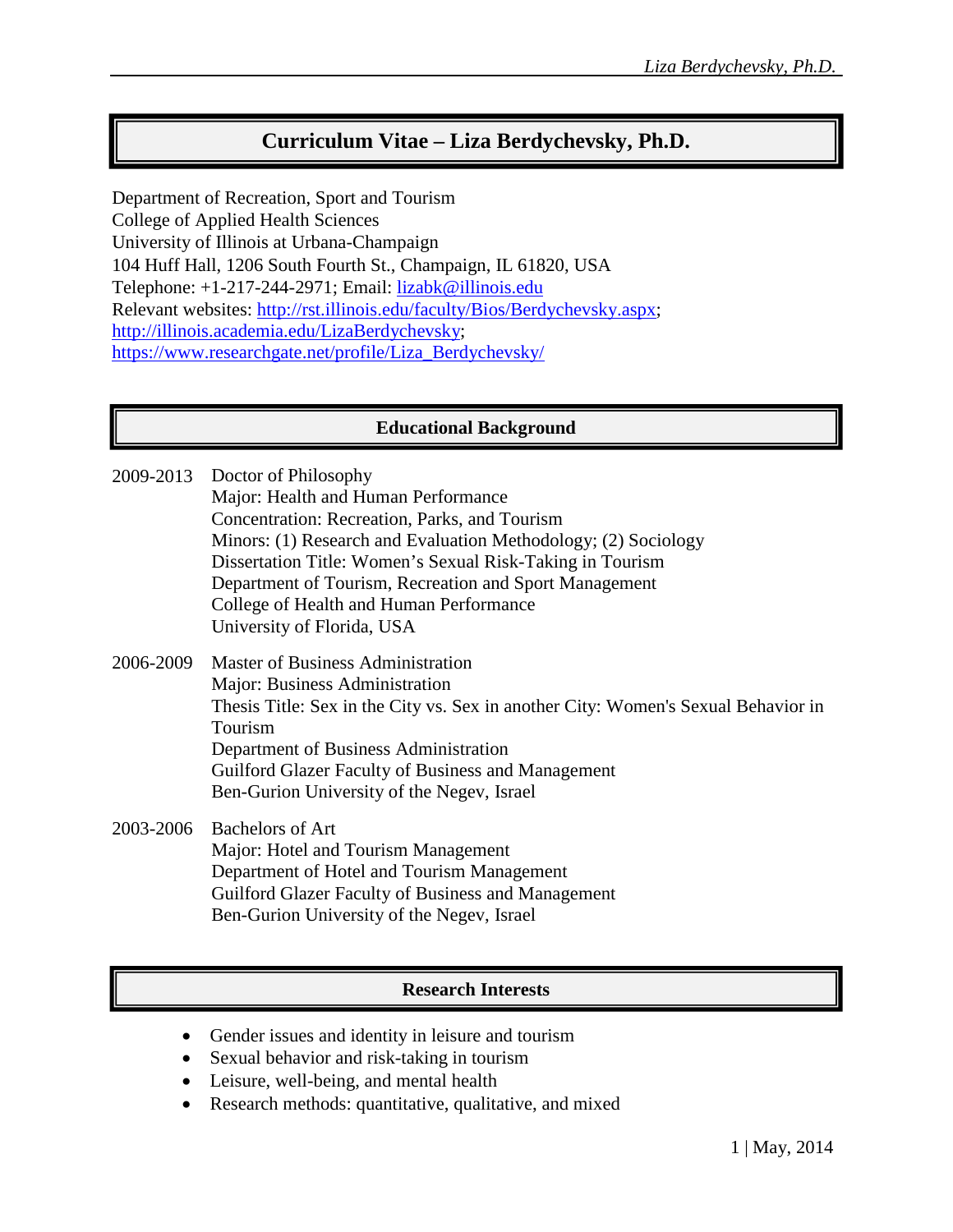### **Academic Work Experience**

2013 present **Assistant Professor**, Department of Recreation, Sport and Tourism, College of Applied Health Sciences, University of Illinois at Urbana-Champaign [http://rst.illinois.edu/]

> **Responsibilities**: conducting research and generating externally funded projects, teaching undergraduate and graduate courses, and serving on department, college, and university committees

#### **Academic affiliations:**

- The Center on Health, Aging, and Disability (CHAD) [http://chad.illinois.edu/Default.aspx]
- The Program in Jewish Culture and Society, University of Illinois at Urbana-Champaign [http://www.jewishculture.illinois.edu/]
- Russian, East European, and Eurasian Center (REEEC), University of Illinois at Urbana-Champaign [http://www.reeec.illinois.edu/]

2009-2013 **Graduate Assistant**, Department of Tourism, Recreation, and Sport Management, College of Health and Human Performance, University of Florida [http://trsm.hhp.ufl.edu/]

> **Research responsibilities**: assisting with conceptualization, participant recruitment, data collection, transcription, qualitative and quantitative data analysis and interpretation, as well as writing manuscripts for the projects:

- Girlfriend Getaways: All-Female Tourist Experiences (PI: Heather Gibson)
- 2010 FIFA World  $Cup^{TM}$ : International Visitors' Perspectives sponsored by Tshwane University of Technology and 2010 FIFA World Cup<sup>TM</sup> Host City Office of Tshwane/Pretoria (PI: Brijesh Thapa)

**Teaching responsibilities**: being a teaching assistant for the undergraduate courses (assisting with exams, providing feedback, grading, leading group debates, and teaching certain topics)

2006-2009 **Graduate Assistant**, Department of Hotel and Tourism Management, Guilford Glazer Faculty of Business and Management, Ben-Gurion University of the Negev, Israel [http://in.bgu.ac.il/en/fom/TourismDep/Pages/default.aspx]

> **Research responsibilities**: assisting with data preparation, quantitative and qualitative data analysis, conceptualization, and writing manuscripts for project:

> • Depression Online Communities sponsored by NARSAD: The Mental Health Research Association (PI: Galit Nimrod)

**Teaching responsibilities**: teaching undergraduate courses in Eilat Campus, Eilat, and being a teaching assistant (including frontal instruction) for the graduate and undergraduate courses in the Marcus Family Campus, Beer-Sheva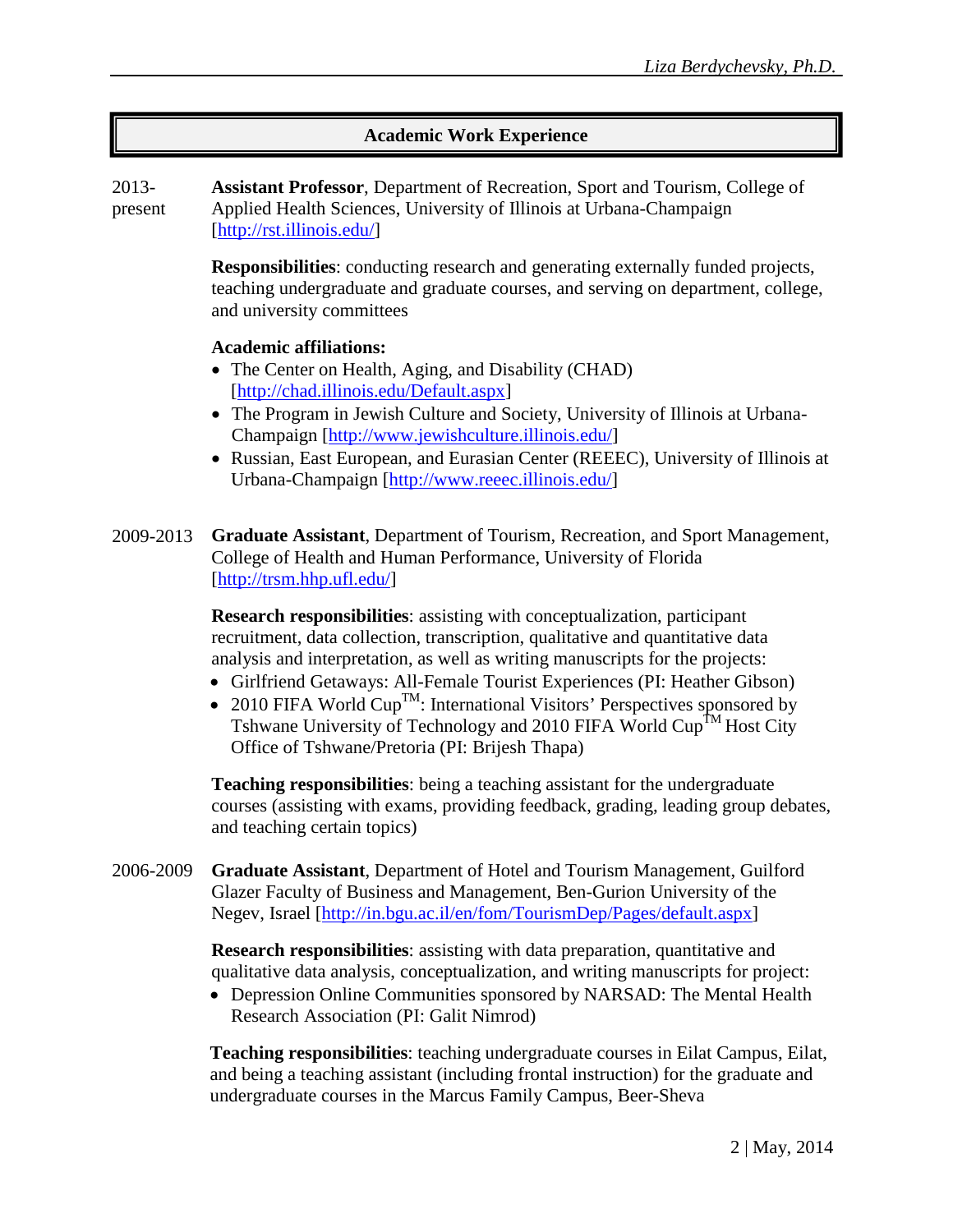### **Publications**

#### **Papers in Journals (Refereed)**

- Berdychevsky, L., Gibson, H. J., & Poria, Y. (in press). Inversions of sexual roles in women's tourist experiences: Mind, body, and language in sexual behaviour. Forthcoming *Leisure Studies*.
- Berdychevsky, L., Gibson, H. J., & Bell, H. L. (2013). Girlfriend getaways and women's wellbeing. *Journal of Leisure Research, 45*(5), 602-623*.*  url: http://js.sagamorepub.com/jlr/article/view/4365
- Berdychevsky, L., Gibson, H. J., & Poria, Y. (2013). Women's sexual behavior in tourism: Loosening the bridle. *Annals of Tourism Research, 42*, 65-85. doi: http://dx.doi.org/10.1016/j.annals.2013.01.006
- Berdychevsky, L., Poria, Y., & Uriely, N. (2013). Sexual behavior in women's tourist experiences: Motivations, behaviors, and meanings. *Tourism Management, 35*, 144-155. doi: http://dx.doi.org/10.1016/j.tourman.2012.06.011
- Berdychevsky, L., Nimrod, G., Kleiber, D. A., & Gibson, H. J. (2013). Sex as leisure in the shadow of depression. *Journal of Leisure Research, 45*(1), 47-73*.* url: http://js.sagamorepub.com/jlr/article/view/2942
- Berdychevsky, L., Poria, Y., & Uriely, N. (2013). Hospitality accommodations and women's consensual sex. *International Journal of Hospitality Management, 34*, 169-171. doi: http://dx.doi.org/10.1016/j.ijhm.2013.03.006
- Nimrod, G., Kleiber, D. A., & Berdychevsky, L. (2012). Leisure in coping with depression. *Journal of Leisure Research, 44*(4), 419-449*.* url: http://js.sagamorepub.com/jlr/article/view/2844
- Gibson, H. J., Berdychevsky, L., & Bell, H. L., (2012). Girlfriend getaways over the life course: Change and continuity. *Annals of Leisure Research, 15*(1), 38-54. doi: http://dx.doi.org/10.1080/11745398.2012.670963
- Berdychevsky, L., Poria, Y., & Uriely, N. (2010). Changes in women's sexual behavior during the tourist activity: An exploratory study. *Horizons in Geography* / בגיאוגרפיה אופקים*, 75*, 93-104 (in Hebrew). url: http://hevra.haifa.ac.il/~ofakim/publication\_preview.php?id=79

#### **Manuscripts under Review**

- Berdychevsky, L., & Gibson, H. J. Phenomenology of young women's sexual risk-taking in tourism. Under Review.
- Berdychevsky, L., & Gibson, H. J. Sexual sensation-seeking and risk-taking in tourism. Under Review.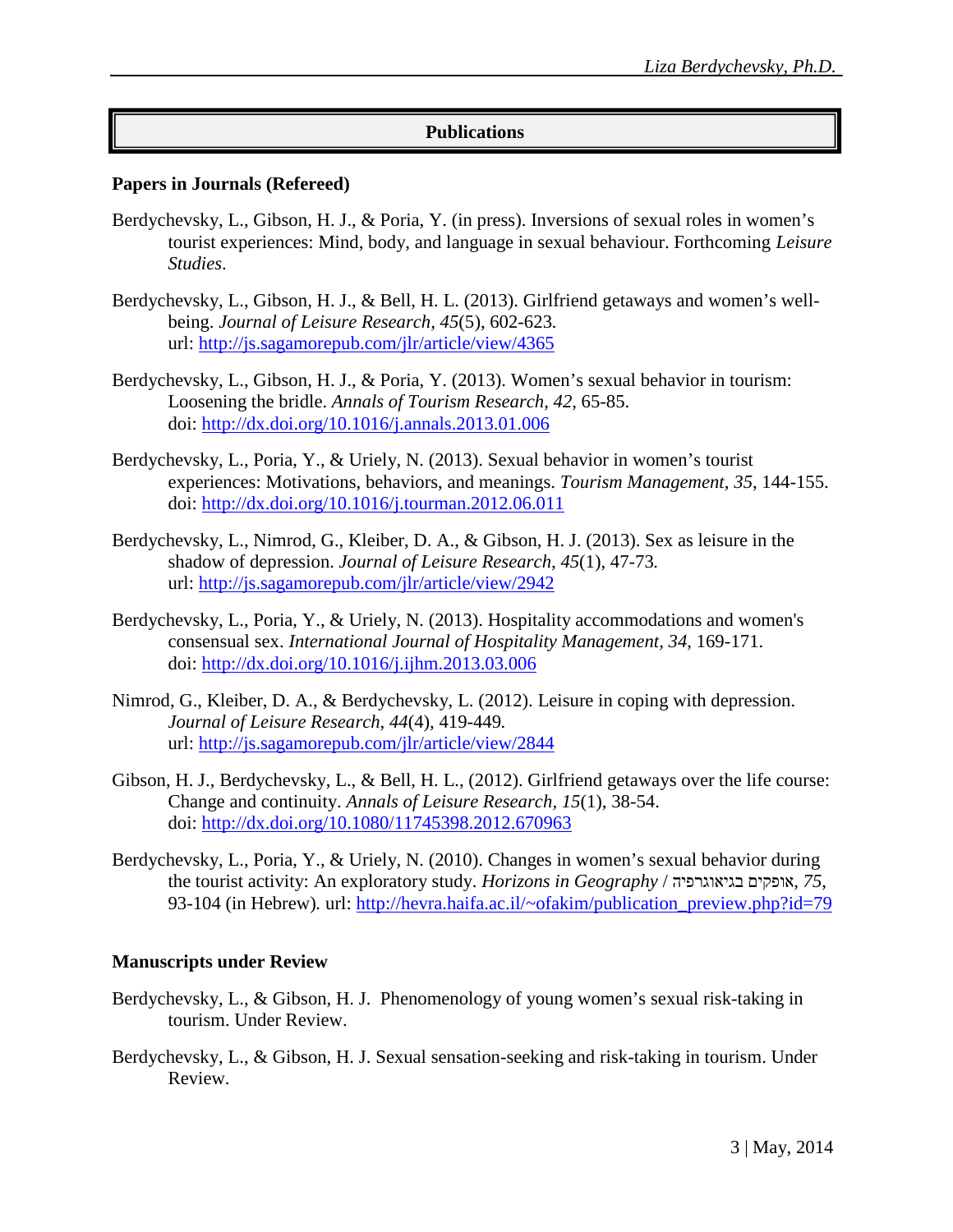### **Book Chapters (Refereed)**

- Gibson, H. J., Jordan, F., & Berdychevsky, L. (2013). Women and tourism. In V. J., Freysinger, S. M. Shaw, K. A. Henderson, & M. D. Bialeschki (Eds.), *Leisure, women and gender* (3rd edition, pp. 229-244). State College, PA: Venture Publishing, Inc.
- Berdychevsky, L., Poria, Y., & Uriely, N. (2010). Casual sex and the backpacking experience: The case of Israeli women. In N. Carr & Y. Poria (Eds.), *Sex and the sexual during people's leisure and tourism experiences* (pp. 105-118). Newcastle upon Tyne: Cambridge Scholars Publishing.

### **Book Reviews (Refereed)**

- Berdychevsky, L. (2014). Book review of Frohlick, S. (2013). *Sexuality, women, and tourism: Cross-border desires through contemporary travel*. *Annals of Tourism Research, 45*(1), 182-183. doi: http://dx.doi.org/10.1016/j.annals.2013.12.008
- Berdychevsky, L., & Gibson, H. (2012). Book review of Hinch, T. & Higham, J. (2011). *Sport tourism development* (2nd edition). *[Journal of Sport](http://www.tandf.co.uk/journals/titles/14775085.asp) & Tourism, 17*(3), 251-255. doi: http://dx.doi.org/10.1080/14775085.2012.734062

### **Encyclopedia Entries (Refereed)**

- Berdychevsky, L. (accepted for publication). Exoticism, tourism. In J. Jafari & H. Xiao (Eds.), *Encyclopedia of tourism* (2<sup>nd</sup> edition). Heidelberg: Springer-Verlag, in prep., to appear in 2014.
- Berdychevsky, L. (accepted for publication). Romance tourism. In J. Jafari & H. Xiao (Eds.), *Encyclopedia of tourism* (2<sup>nd</sup> edition). Heidelberg: Springer-Verlag, in prep., to appear in 2014.

# **Conference Abstracts and Proceedings (Refereed)**

- Berdychevsky, L., & Gibson, H. J. (2013). Phenomenology of women's sexual risk-taking in tourism. *Proceedings from the 2nd World Research Summit for Tourism and Hospitality: Crossing the Bridge* (4 pp., no pages - digital copy, [O809]). University of Central Florida Rosen College of Hospitality Management, Orlando, Florida, USA.
- Gibson, H. J., Berdychevsky, L., & Bell, H. L. (2013). All-female sport tourist experiences: Sport as a purpose and a means. *Proceedings from the 2013 Sport Management Association of Australia and New Zealand (SMAANZ) Conference* (pp. 47-48). University of Otago, Dunedin, New Zealand.
- Berdychevsky, L., Gibson, H.J., & Bell, H.L. (2013). Girlfriend getaways as an ambivalent term: Discourse Analysis. *Proceedings from the 2013 Leisure Research Symposium* (4 pp., no pages - digital copy). Ashburn, VA: National Recreation and Park Association.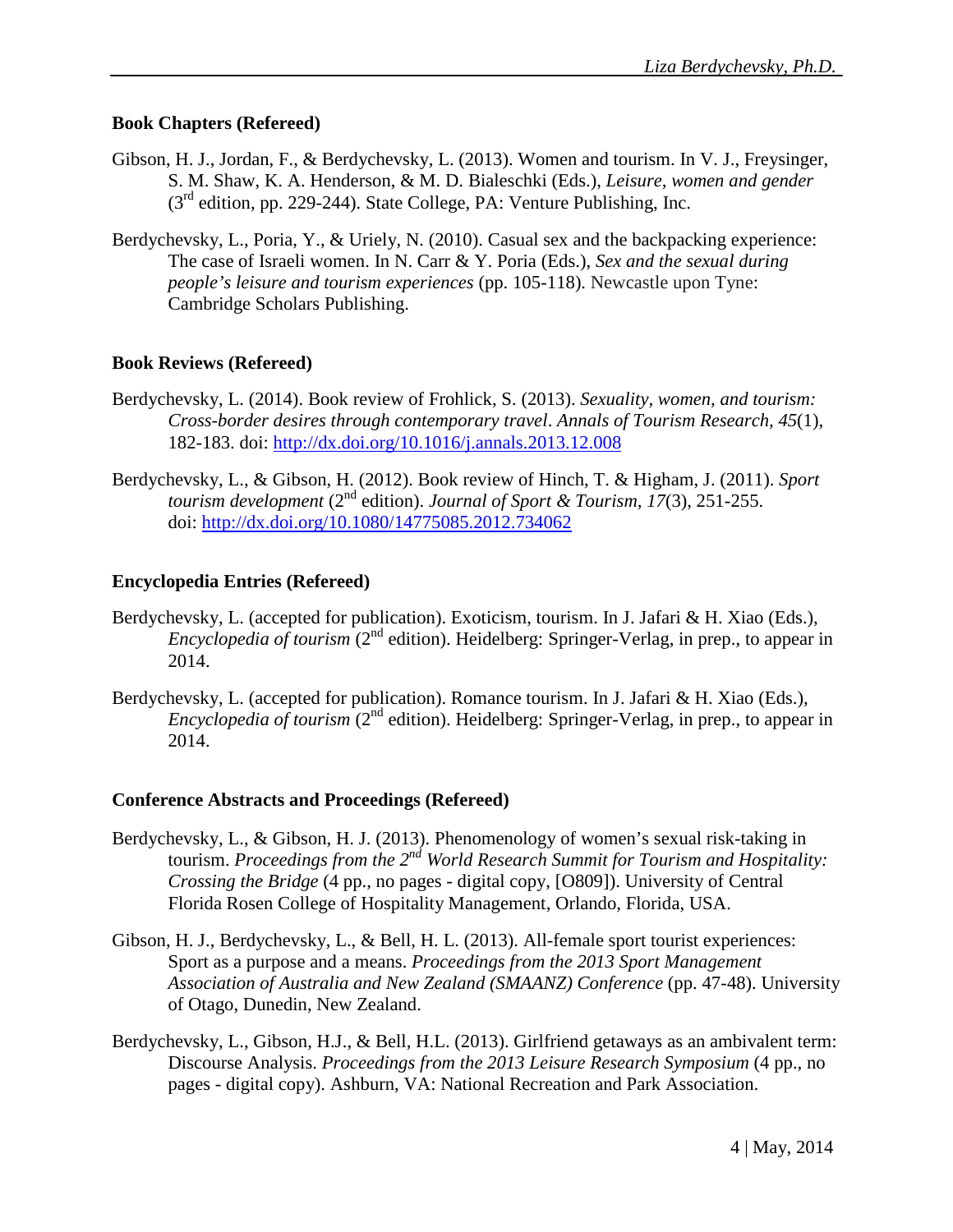- Berdychevsky, L., Nimrod, G., Kleiber, D. A., & Gibson, H. J. (2012). Sex as leisure in the shadow of depression. *Proceedings from the 2012 Leisure Research Symposium* (4 pp., no pages - digital copy). Ashburn, VA: National Recreation and Park Association.
- Berdychevsky, L., & Gibson, H. J. (2012). Sexual risk-taking in tourism: Young women's perspectives. *Proceedings from the 12th World Leisure Congress* (pp. 23-24). Rimini, Italy.
- Nimrod, G., Kleiber, D. A., & Berdychevsky, L. (2012). Fighting the devil: Depression as leisure constraint. *Proceedings from the 2012 Leisure Studies Association (LSA) Conference – Leisure, Living, Learning: Education in Sport Tourism and the Outdoors* (pp. 51-52). Edinburgh, Scotland, UK.
- Gibson, H. J., Berdychevsky, L., & Bell, H. L. (2011). Girlfriend getaways over the life course: Change and continuity. *Proceedings from the 10th Biennial Australia and New Zealand Association for Leisure Studies (ANZALS) Conference – Challenging Leisure* (p. 24). Otago, Dunedin, New Zealand.
- Berdychevsky, L., Bell, H. L., & Gibson, H. J. (2011). The link between girlfriend getaways and women's well-being. *Proceedings from the 2011 Leisure Research Symposium* (4 pp., no pages - digital copy). Ashburn, VA: National Recreation and Park Association.
- Nimrod, G., Kleiber, D. A., & Berdychevsky, L. (2011). Trapped in vicious circles: Leisure and coping with depression. *Proceedings from the 2011 Leisure Research Symposium* (4 pp., no pages - digital copy). Ashburn, VA: National Recreation and Park Association.
- Berdychevsky, L., & Gibson, H. J. (2011). Identity in women's tourist experiences. *Proceedings from the 2011 Leisure Studies Association (LSA) Conference – [Leisure in Transition:](http://www.leisure-studies-association.info/LSAWEB/2011/Main.html)  [People, Policy and Places](http://www.leisure-studies-association.info/LSAWEB/2011/Main.html)* (p. 20). Southampton, England, UK.
- Berdychevsky, L., & Gibson, H. J. (2011). Inversions of sexual roles in women's sexual behavior in tourism as technologies of self. *Proceedings from the 4th International Critical Tourism Studies (CTS) Conference – Tourism Futures: Enhancing Creative and Critical Action* (pp. 24-25, 53-68). Cardiff, England, UK.
- Berdychevsky, L., Bell, H. L., & Gibson, H. J. (2011). "Woman to woman time": An exploratory study of girlfriend getaways. *Proceedings from the 13th Canadian Congress on Leisure Research – An Evolving Tapestry: Weaving Together the Threads of Leisure* (pp. 36-39). St. Catharines, Ontario, Canada
- Berdychevsky, L., & Gibson, H. J. (2010). Motivations, benefits and constraints in women's tourist experiences. *Proceedings from the 2010 Leisure Research Symposium* (pp. 150- 154). Ashburn, VA: National Recreation and Park Association.
- Berdychevsky, L., Gibson, H. J., Poria, Y., & Uriely, N. (2010). Losing or just loosening the bridle? Women's sexual behavior in tourist experiences. *Proceedings from the 11th World Leisure Congress* (p. 189). ChunCheon, South Korea.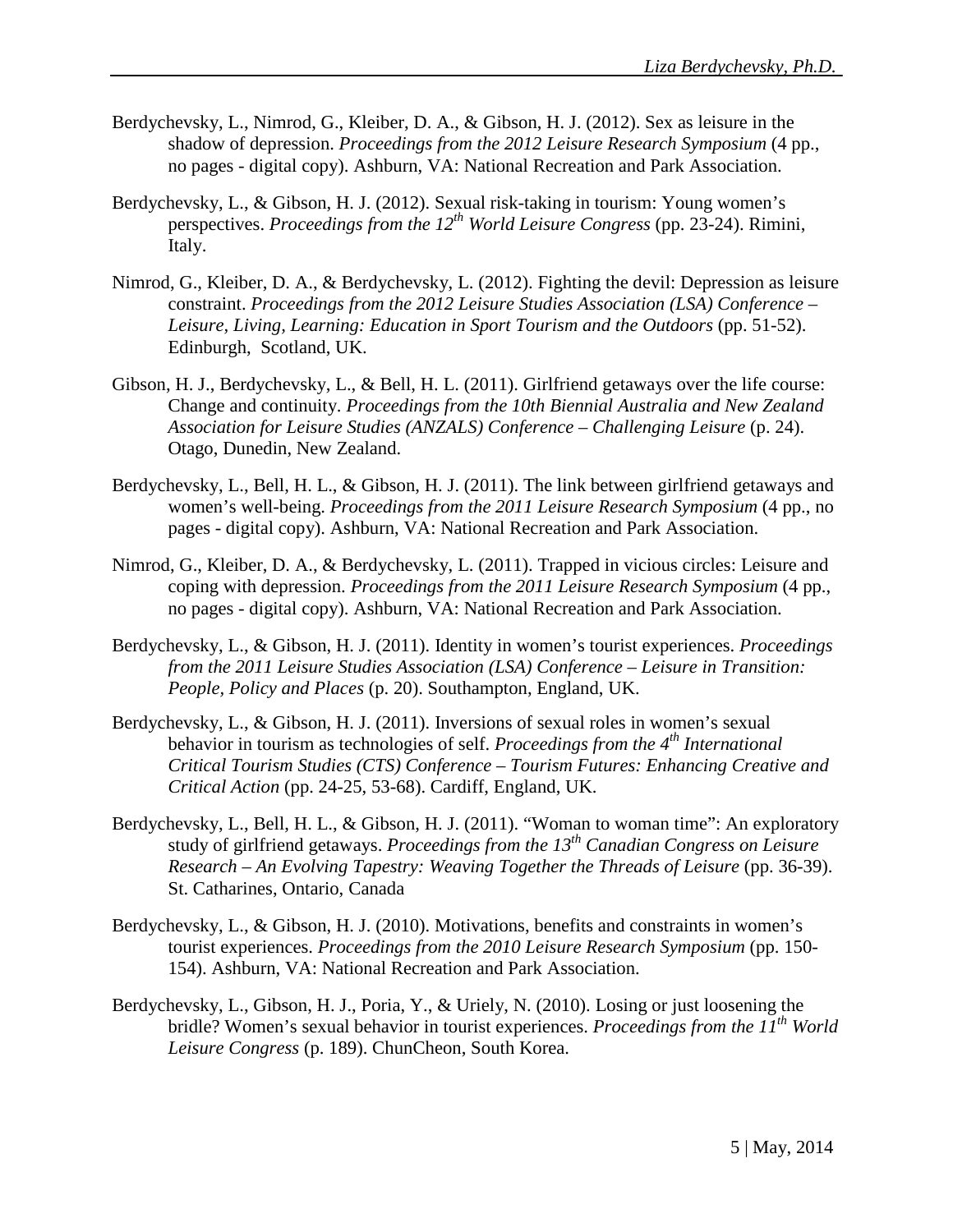- Berdychevsky, L., Poria, Y., & Uriely, N. (2010). A taxonomy of sexual experiences in tourism: The case of Israeli traveling women. *Proceedings from the 17th International Sociological Association (ISA) World Congress of Sociology – Sociology on the Move* (p. 46). Gothenburg, Sweden.
- Berdychevsky, L., Poria, Y., & Uriely, N. (2009). Sexual behavior patterns of Israeli heterosexual women in tourism. *Proceedings from the 40th Israeli Sociological Society Annual Conference* (p. 121, in Hebrew). Rishon LeZion, Israel.
- Berdychevsky, L., Poria, Y., & Uriely, N. (2009). The phenomenology of change in women's sexual behavior in tourist experience. *Proceedings from the 7th Annual Meeting of the Academic Forum for Tourism Researchers in Israel* (p. 10, in Hebrew). Haifa, Israel.
- Berdychevsky, L., Poria, Y., & Uriely, N. (2008). The nexus between tourist social reality and women's sexual behavior. *Proceedings from the Royal Geographical Society (with the Institute of British Geographers) and Imperial College Annual Conference – Geographies that Matter* (no pages - digital copy). London, England, UK.
- Berdychevsky, L., Poria, Y., & Uriely, N. (2008). Sex in the city vs. sex in another city: Exploratory study of women's sexual behavior in tourism. *Proceedings from the 3rd Israeli Conference for Qualitative Research Methods – Qualitative Language: About Personal, Scientific and Political* (pp. 255-256, in Hebrew). Beer-Sheva, Israel.
- Berdychevsky, L., Poria, Y., & Uriely, N. (2008). Exploratory research: Women's sexual behavior as a factor for understanding tourism phenomenon. *Proceedings from the 6th Annual Meeting of the Academic Forum for Tourism Researchers in Israel* (p. 10, in Hebrew). Eilat, Israel.

# **Technical Reports**

Thapa, B., Gibson, H. J., Kaplanidou, K., Walker, M., Berdychevsky, L., Bell, H. L, Karadakis, K., Geldenhuys, S., & Coetzee, W. (2011). *2010 FIFA World CupTM: International Visitors Perspectives*. Final research report. *Prepared for the Ministry of Tourism, Tshwane/Pretoria,* South Africa, 55 pp.

#### **Publications in Professional Journals (Non-Refereed)**

Berdychevsky, L., Poria, Y., & Uriely, N. (2008). Women's sexual behavior in the hotel, bed and breakfast inn, and hostel: Liberating and vertiginous atmosphere. *Melonaim* (Trade Journal for the Hospitality Industry in Israel). August, p. 19 (in Hebrew).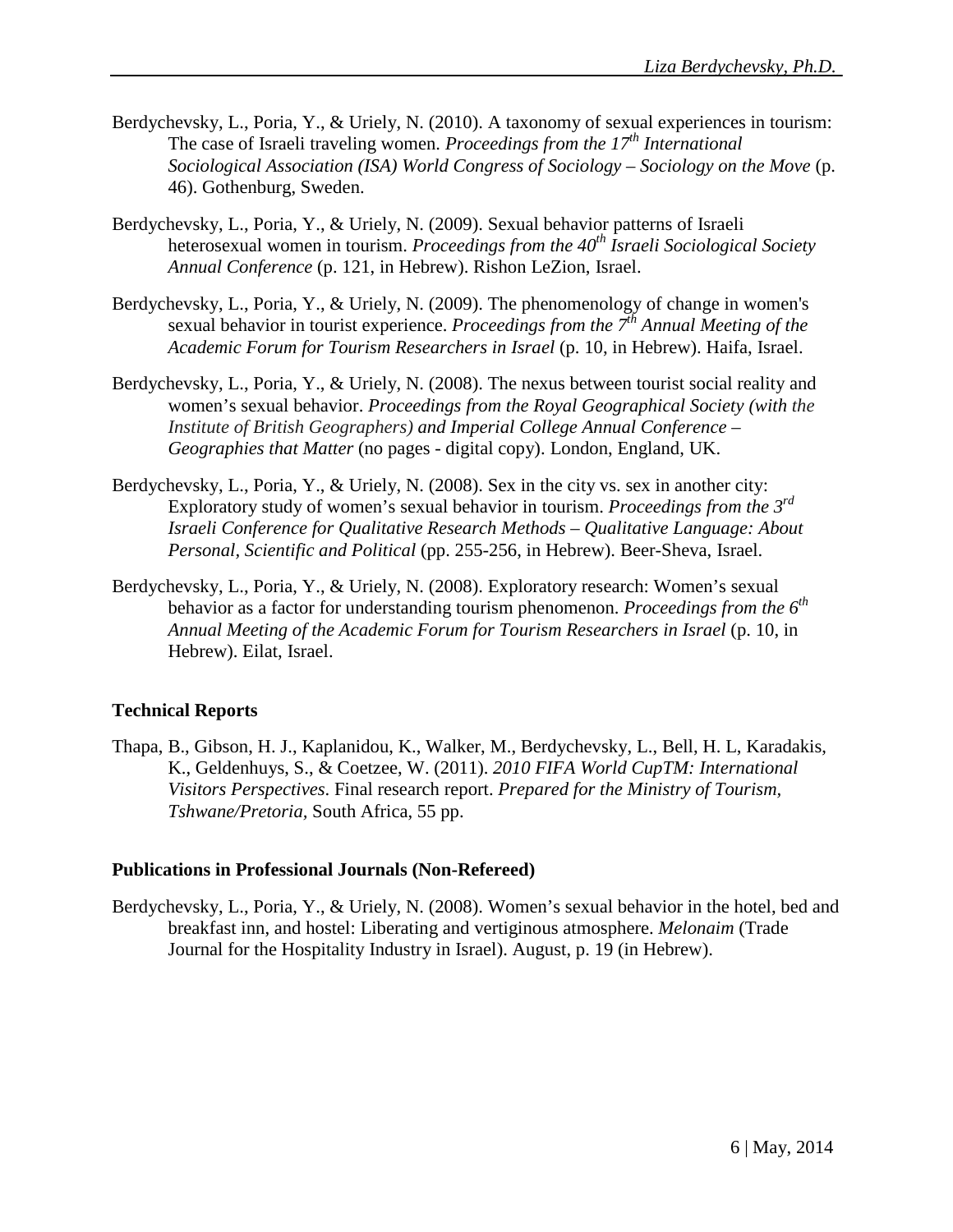# **Scholarly Presentations**

#### **Conference Presentations (Refereed)**

- Berdychevsky, L., Nimrod, G., & Lee, C. (2014). "Let's talk about sex": Discussions in seniors' online communities. *Paper accepted for presentation at the 2013 Leisure Research Symposium held in conjunction with the National Recreation and Park Association (NRPA) Congress.* Charlotte, North Carolina, USA, October 14<sup>th</sup>-16<sup>th</sup> 2014.
- Berdychevsky, L., & Gibson, H. J. (2014). Women's sexual sensation-seeking and risk-taking in tourism. *Paper accepted for presentation at the 2013 Leisure Research Symposium held in conjunction with the National Recreation and Park Association (NRPA) Congress*. Charlotte, North Carolina, USA, October  $14<sup>th</sup>$ -16<sup>th</sup> 2014.
- Berdychevsky, L., & Gibson, H. J. (2014). Health, risk, and sexual behavior: Facilitating and inhibiting factors of young women's sexual risk-taking in tourism. *Paper accepted for presentation at the 13th World Leisure Congress*. Mobile Bay, Alabama, USA, September  $7^{th}$ -12<sup>th</sup> 2014.
- Berdychevsky, L., & Gibson, H. J. (2014). Technological tools facilitating qualitative data analysis. *Paper-Workshop accepted for presentation at the 13th World Leisure Congress*. Mobile Bay, Alabama, USA, September  $7<sup>th</sup>$ -12<sup>th</sup> 2014.
- Berdychevsky, L., & Gibson, H. J. (2014). Different types of sexual risk-takers among young female tourists. *Paper accepted for presentation at the 14th Canadian Congress on Leisure Research (CCLR) – Bridging ti the Future of Leisure*. Dalhousie University, Halifax, Nova Scotia, Canada, May 21<sup>st</sup>-23<sup>rd</sup> 2014.
- Berdychevsky, L., & Gibson, H. J. (2013). Phenomenology of women's sexual risk-taking in tourism. *Paper presented at the 2nd World Research Summit for Tourism and Hospitality: Crossing the Bridge*. University of Central Florida Rosen College of Hospitality Management, Orlando, Florida, USA, December 15<sup>th</sup>-17<sup>th</sup> 2013.
- Gibson, H. J., Berdychevsky, L., & Bell, H. L. (2013). All-female sport tourist experiences: Sport as a purpose and a means. *Paper presented at the 2013 Sport Management Association of Australia and New Zealand (SMAANZ) Conference*. University of Otago, Dunedin, New Zealand, November  $20^{th}$ - $22^{nd}$  2013.
- Berdychevsky, L., Gibson, H. J., & Bell, H. L. (2013). Girlfriend getaways as an ambivalent term: Discourse Analysis. *Paper presented at the 2013 Leisure Research Symposium held in conjunction with the National Recreation and Park Association (NRPA) Congress*. Houston, Texas, USA, October 8<sup>th</sup>-10<sup>th</sup> 2013.
- Berdychevsky, L., Nimrod, G., Kleiber, D. A., & Gibson, H. J. (2012). Sex as leisure in the shadow of depression. *Paper presented at the 2012 Leisure Research Symposium held in conjunction with the National Recreation and Park Association (NRPA) Congress*. Anaheim, California, USA, October 16<sup>th</sup>-18<sup>th</sup> 2012.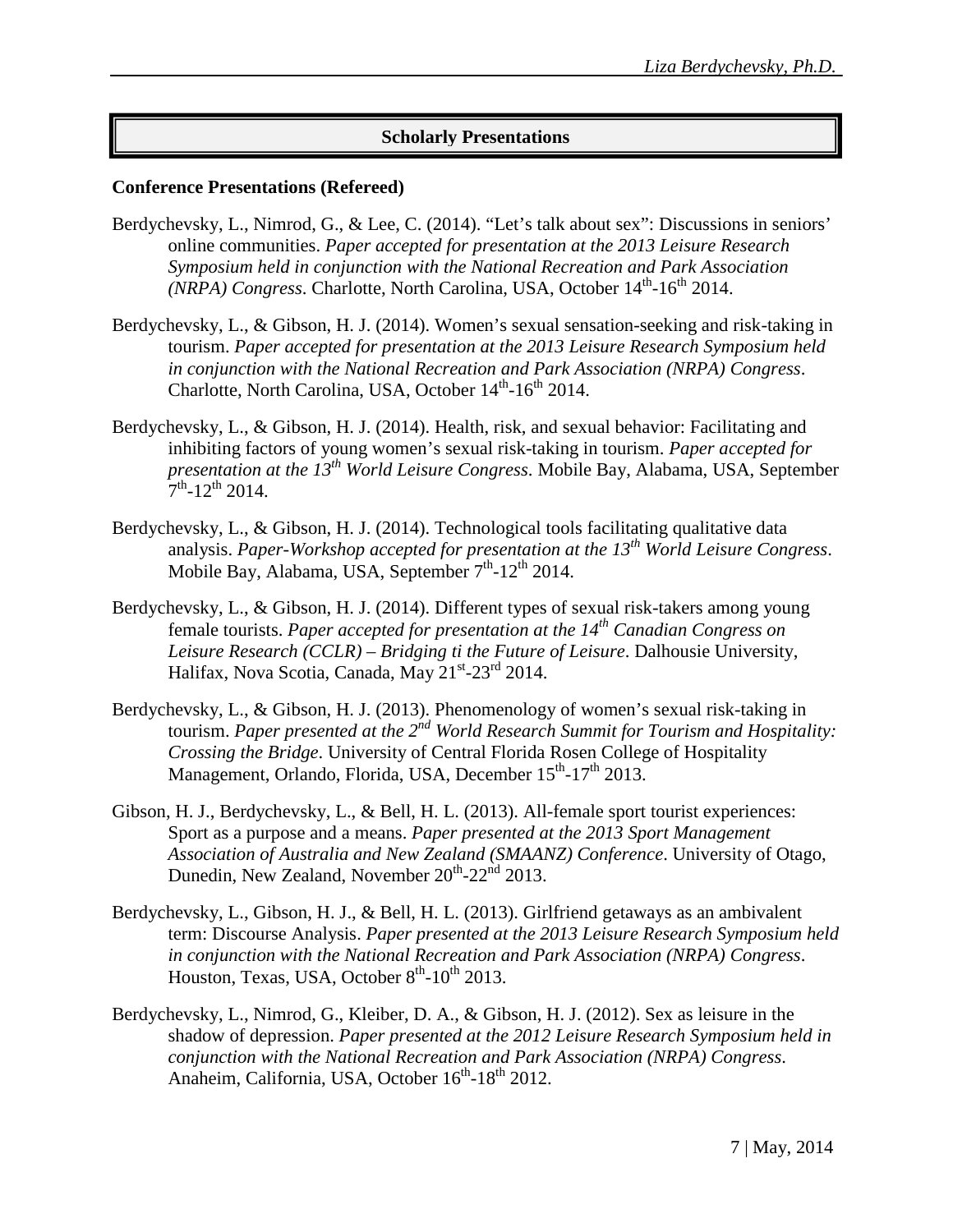- Berdychevsky, L., & Gibson, H. J. (2012). Sexual risk-taking in tourism: Young women's perspectives. *Paper presented at the 12th World Leisure Congress*. Rimini, Italy, September  $30^{\text{th}}$ -October  $3^{\text{rd}}$  2012.
- Berdychevsky, L., & Gibson, H. J. (2012). Evolution of feminist leisure scholarship. *Paper presented at the 12<sup>th</sup> World Leisure Congress*. Rimini, Italy, September 30<sup>th</sup>-October 3<sup>rd</sup> 2012.
- Nimrod, G., Kleiber, D. A., & Berdychevsky, L. (2012). Fighting the devil: Depression as leisure constraint. *Paper presented at the Leisure Studies Association (LSA) Conference – Leisure, Living, Learning: Education in Sport Tourism and the Outdoors*. University of Edinburgh, Scotland, UK, July  $17^{th}$ -19<sup>th</sup> 2012.
- Gibson, H. J., Berdychevsky, L., & Bell, H. L. (2011). Girlfriend getaways over the life course: Change and continuity. *Paper presented at the 10th Biennial Australia and New Zealand Association for Leisure Studies (ANZALS) Conference – Challenging Leisure*. University of Otago, Dunedin, New Zealand, December  $6^{th} - 8^{th}$  2011.
- Berdychevsky, L., Bell, H. L., & Gibson, H. J. (2011). The link between girlfriend getaways and women's well-being. *Paper presented at the 2011 Leisure Research Symposium held in conjunction with the National Recreation and Park Association (NRPA) Congress*. Atlanta, Georgia, USA, November 1<sup>st</sup>-3<sup>rd</sup> 2011.
- Nimrod, G., Kleiber, D. A., & Berdychevsky, L. (2011). Trapped in vicious circles: Leisure and coping with depression. *Paper presented at the 2011 Leisure Research Symposium held in conjunction with the National Recreation and Park Association (NRPA) Congress*. Atlanta, Georgia, USA, November 1<sup>st</sup>-3<sup>rd</sup> 2011.
- Berdychevsky, L., & Gibson, H. J. (2011). Identity in women's tourist experiences. *Paper presented at the Leisure Studies Association (LSA) Conference – [Leisure in Transition:](http://www.leisure-studies-association.info/LSAWEB/2011/Main.html)  [People, Policy and Places](http://www.leisure-studies-association.info/LSAWEB/2011/Main.html)*. Southampton Solent University, Southampton, England, July  $5^{\text{th}}$ -7<sup>th</sup> 2011.
- Berdychevsky, L., & Gibson, H. J. (2011). Inversions of sexual roles in women's sexual behavior in tourism as technologies of self. *Paper presented at the 4th International Critical Tourism Studies (CTS) Conference – Tourism Futures: Enhancing Creative and Critical Action*. University of Wales Institute, Cardiff, England, July  $2^{nd}$ -5<sup>th</sup> 2011.
- Berdychevsky, L., Bell, H. L., & Gibson, H. J. (2011). "Woman to woman time": An exploratory study of girlfriend getaways. *Paper presented at the 13th Canadian Congress on Leisure Research (CCLR) – An Evolving Tapestry: Weaving Together the Threads of Leisure*. Brock University, St. Catharines, Ontario, Canada, May  $18^{th}$ -21<sup>st</sup> 2011.
- Berdychevsky, L., & Gibson, H. J. (2010). Motivations, benefits and constraints in women's tourist experiences. *Paper presented at the 2010 Leisure Research Symposium held in conjunction with the National Recreation and Park Association (NRPA) Congress*. Minneapolis, Minnesota, USA, October  $25<sup>th</sup>$ -29<sup>th</sup> 2010.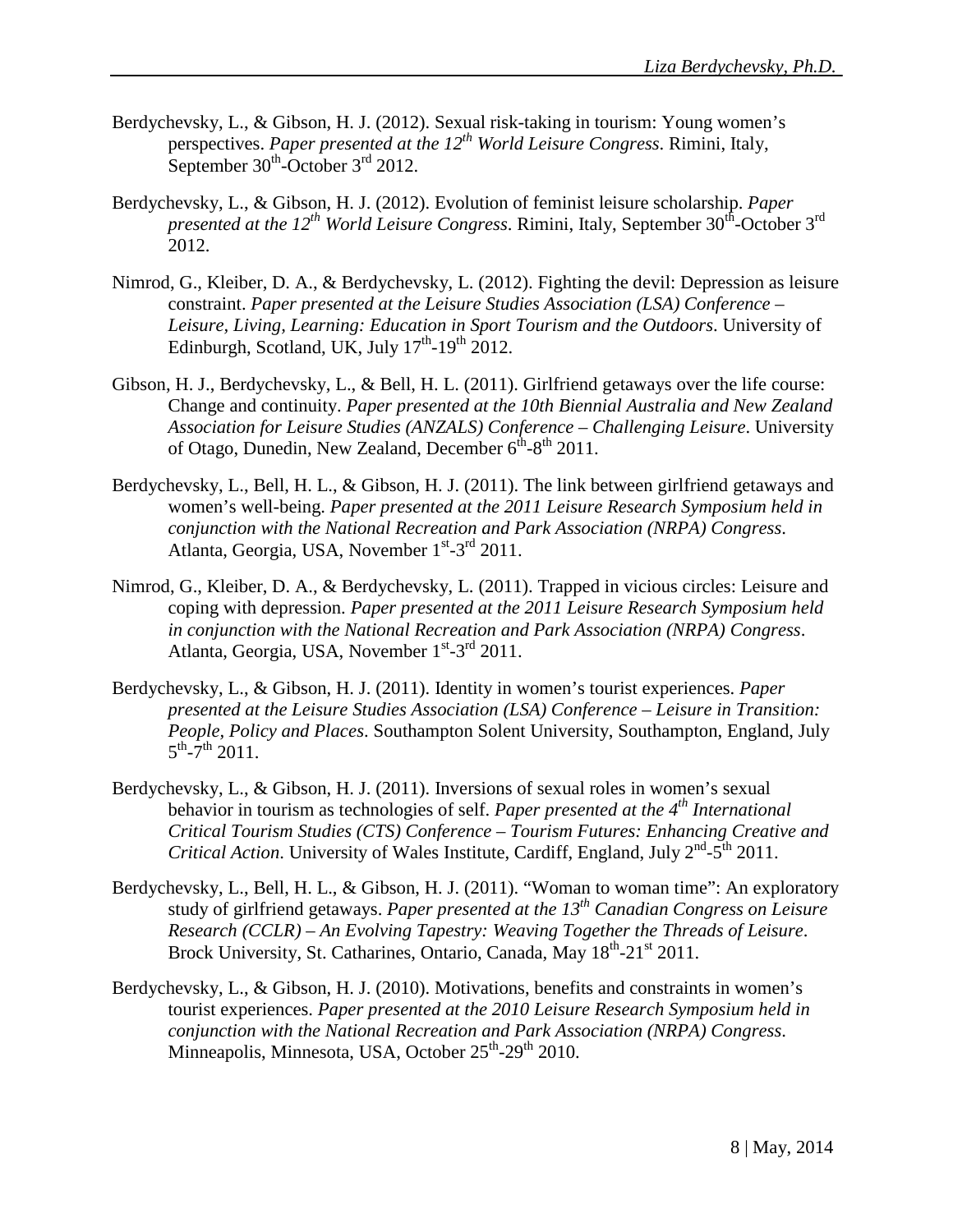- Berdychevsky, L., Gibson, H. J., Poria, Y., & Uriely, N. (2010). Losing or just loosening the bridle? Women's sexual behavior in tourist experiences. *Paper presented at the 11th World Leisure Congress*. ChunCheon City, South Korea, August 28<sup>th</sup>-September 2<sup>nd</sup> 2010.
- Berdychevsky, L., Poria, Y., & Uriely, N. (2010). A taxonomy of sexual experiences in tourism: The case of Israeli traveling women. *Paper presented at the 17th International Sociological Association (ISA) World Congress of Sociology – Sociology on the Move*. Gothenburg, Sweden, July  $11^{th}$ -17<sup>th</sup> 2010.
- Berdychevsky, L., Poria, Y., & Uriely, N. (2009). Sexual behavior patterns of Israeli heterosexual women in tourism. *Paper presented at the 40th Israeli Sociological Society Annual Conference*. Rishon LeZion, Israel, February 17<sup>th</sup>-18<sup>th</sup> 2009.
- Berdychevsky, L., Poria, Y., & Uriely, N. (2009). The phenomenology of change in women's sexual behavior in tourist experience. *Poster presented at the 7th Annual Meeting of the Academic Forum for Tourism Researchers in Israel*. Haifa University, Haifa, Israel, February  $15^{th}$ -16<sup>th</sup> 2009.
- Berdychevsky, L., Poria, Y., & Uriely, N. (2008). The nexus between tourist social reality and women's sexual behavior. *Paper presented at the Royal Geographical Society (with the Institute of British Geographers) and Imperial College Annual Conference – Geographies that Matter*. London, England, August 27<sup>th</sup>-29<sup>th</sup> 2008.
- Berdychevsky, L., Poria, Y., & Uriely, N. (2008). Sex in the city vs. sex in another city: Exploratory study of women's sexual behavior in tourism. *Poster presented at the 3rd Israeli Conference for Qualitative Research Methods – Qualitative Language: About Personal, Scientific and Political. Beer-Sheva, Israel, February 20<sup>th</sup>-21<sup>st</sup> 2008.*
- Berdychevsky, L., Poria, Y., & Uriely, N. (2008). Exploratory research: Women's sexual behavior as a factor for understanding tourism phenomenon. *Paper presented at the 6th Annual Meeting of the Academic Forum for Tourism Researchers in Israel*. Eilat, Israel, February  $12^{th}$ -14<sup>th</sup> 2008.

#### **Invited Presentations**

Berdychevsky, L., Poria. Y., & Uriely, N. (2008). Sex in the city vs. sex in another city: Israeli women's sexual behavior during the tourist activity. *Paper presentation at the Center for Tourism, Pilgrimage and Recreation Research Seminar Series*. University of Haifa, Haifa, Israel. November  $6^{th}$  2008.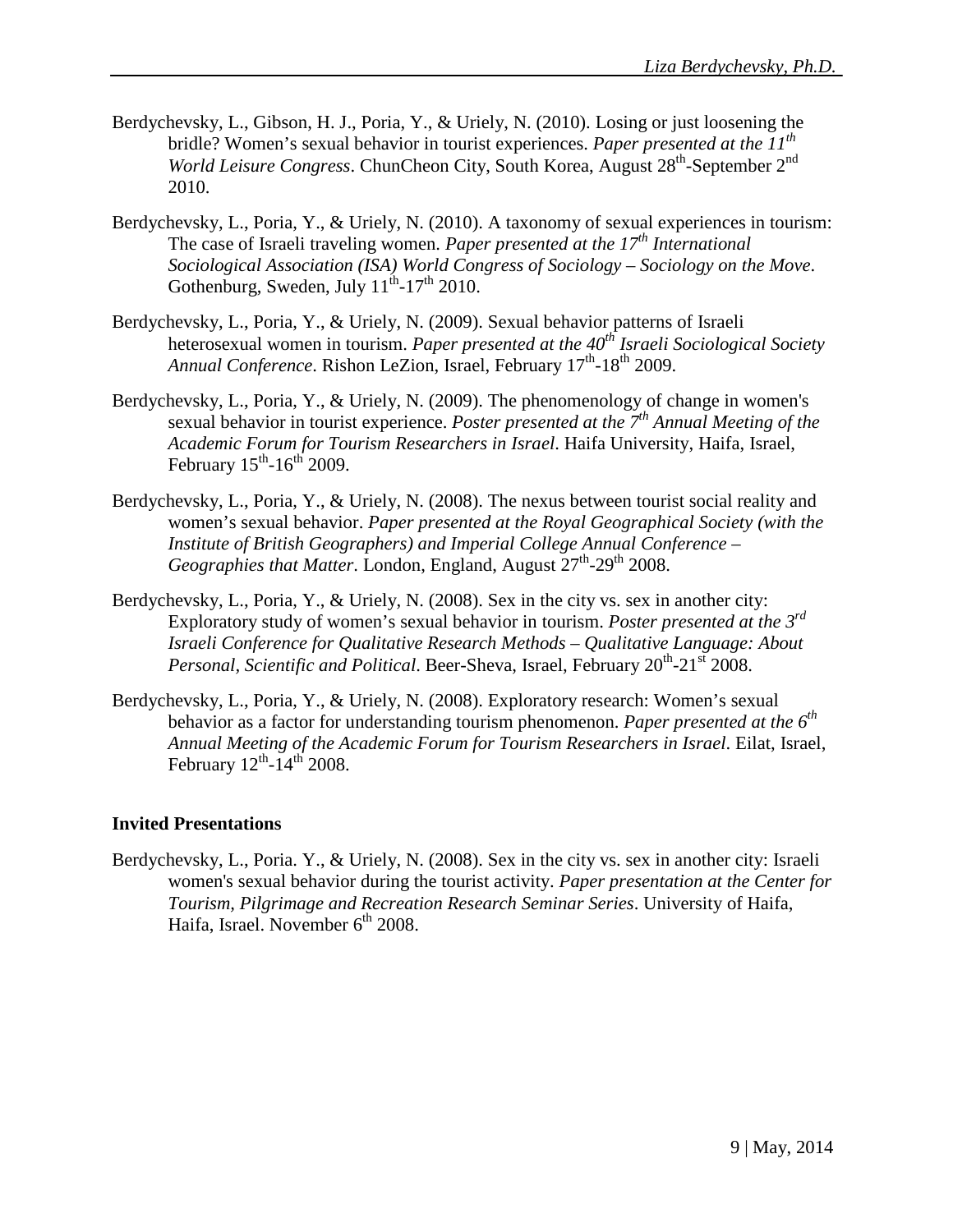### **Grants**

#### **Funded**

Berdychevsky, L. (PI), Shinew, K. J. (Co-PI), & Stodolska, M. (Co-PI) (2014-2015). Grant from the Illinois Campus Research Board, Office of the Vice Chancellor for Research, University of Illinois at Urbana-Champaign; \$15,000 to support a project titled: *Girls in gangs: Violence and victimization vs. health and wellbeing*.

# **Pending**

Stodolska, M. (PI), Berdychevsky, L. (Co-PI), Shinew, K. J. (Co-PI) (2015-2016). National Institute of Justice (NIJ), Research on Gangs and Gang Violence FY14, NIJ-2014-3747 (pending); \$298,158 to support a project titled: *Girls and gangs: A qualitative approach to understanding the risk and protective factors associated with gang membership, victimization and overall health*.

### **Submitted, Not Funded**

Welty-Peachey, J. (PI), Green, B. C. (Co-PI), Berdychevsky, L. (Co-PI), & Price, K. (Co-PI) (2014-2105). National Collegiate Athletic Association (NCAA) Innovations in Research and Practice Grant Program (not funded); \$38,684 to support a project titled: *Avoiding culture shock: Identifying elements that help student-athletes adapt to college life*.

# **Teaching Experience**

### **Department of Recreation, Sport and Tourism, University of Illinois at Urbana-Champaign** [http://rst.illinois.edu/]

#### **Undergraduate Courses (Co) Taught:**

- RST 110: Leisure Service Delivery [Fall 2013]
- RST 370: Research Methods and Analysis [Spring 2014]

### **Department of Tourism, Recreation, and Sport Management, University of Florida** [http://trsm.hhp.ufl.edu/]

#### **Teaching Assistant for the Undergraduate Courses:**

- LEI 3301: Principles of Travel and Tourism [Fall 2009, 2012]
- LEI 4880: Evaluation in Leisure Services [Spring 2011]
- LEI 4955: Study Abroad Program to North Queensland, Australia: Sustaining Human Societies and the Natural Environment, University of Florida and American Universities International Programs [Summer 2011]
- LEI 4955: Study Abroad Program to New Zealand: Sustaining Human Societies and the Natural Environment, University of Florida and American Universities International Programs [Summer 2010]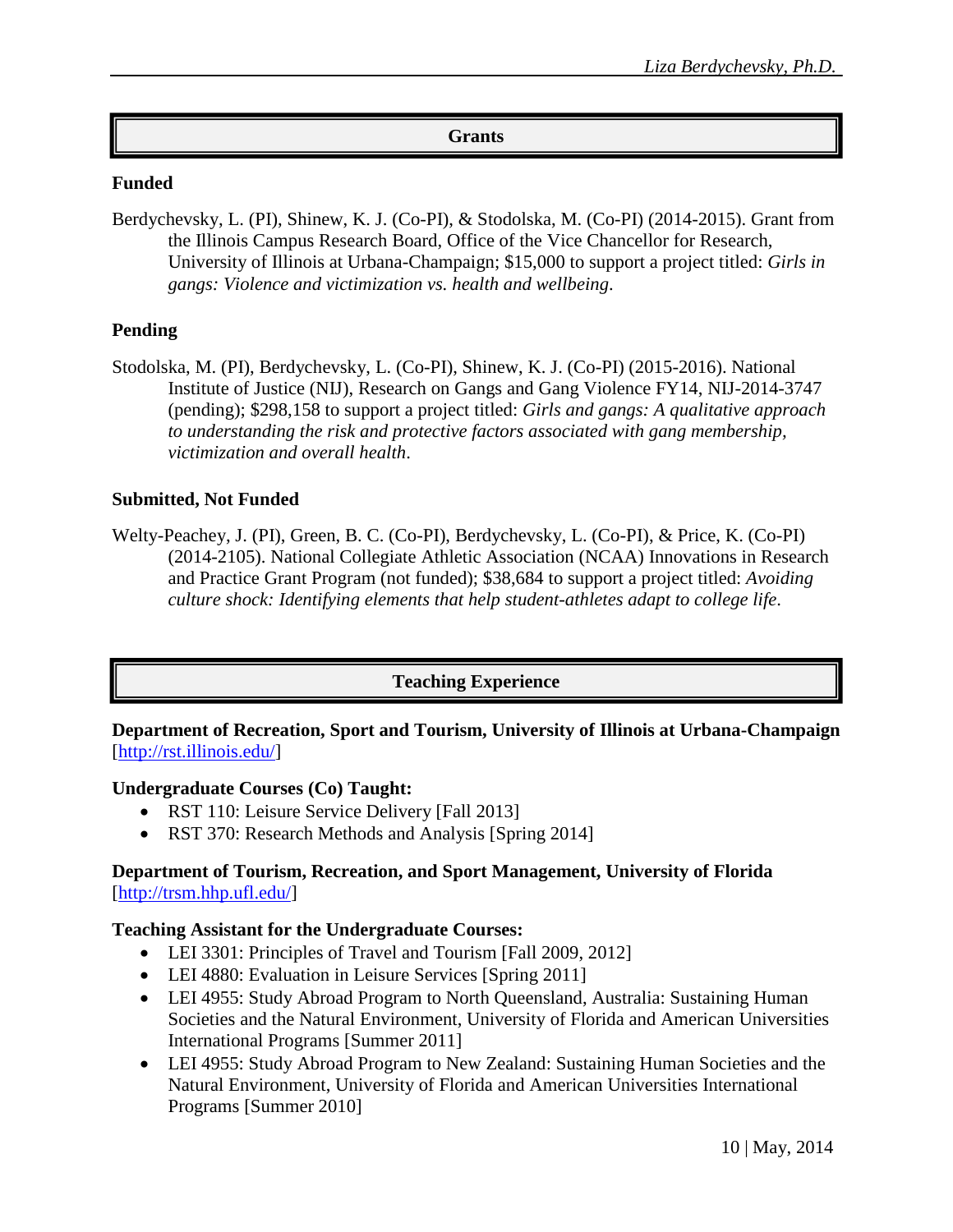**Department of Hotel and Tourism Management, Ben-Gurion University of the Negev** [http://in.bgu.ac.il/en/fom/TourismDep/Pages/default.aspx]

# **Undergraduate Courses Taught in Eilat Campus:**

- 682-1-0017: Foundations of Market Research [Spring 2009]
- 682-1-0021-01: Introduction to Leisure Services Management [Fall 2008]

# **Teaching Assistant for the Graduate Courses:**

- 682-2-0028: Research Methods in Tourism and Hospitality Sectors [Fall 2008]
- 682-2-0006-01: Social and Cultural Aspects of Leisure Management [Spring 2009]
- Marketing Research in Peres Academic Center, Rehovot, Israel [Fall 2008]

# **Teaching Assistant for the Undergraduate Courses:**

- 681-1-3051: Foundations of Market Research [Spring 2008, 2009]
- 682-1-1121: Finance for Hospitality [Spring 2007, 2008, 2009]
- 682-1-1091: Accounting for Hospitality [Fall 2006, 2007, 2008]
- 682-1-1041: Sociology of Tourism [Spring 2008]
- 682-1-1021: Introduction to Tourism Studies [Fall 2007, 2008]
- 682-1-1011: Introduction to Hospitality [Fall 2007, 2008]
- 682-1-0021-01: Introduction to Leisure Services Management [Spring 2008, 2009]
- 682-1-1271: Strategic Management for Tourism [Fall 2008]
- 682-1-1261: Seminar Hospitality and Tourism [Fall 2007, 2008]
- 681-1-4021: Financial and Managerial Accounting in the Department of Industrial Engineering and Management [Spring 2007]

# **Service**

#### **Disciplinary**

# **Review Activities (Journal Manuscripts, Books, and Abstracts)**

- *Annals of Leisure Research* (2013, 2014)
- *Annals of Tourism Research* (2013)
- *Gender, Place and Culture - A Journal of Feminist Geography* (2013)
- *International Journal of Tourism Research* (2013)
- *Journal of Leisure Research* (2012, 2013)
- *Journal of Sport & Tourism* (2012, 2013, 2014)
- *Leisure Sciences* (2014)
- *Leisure Studies* (2014)
- *Tourism Management* (2012, 2013)
- World Leisure Congress, Women and Gender Section (2014)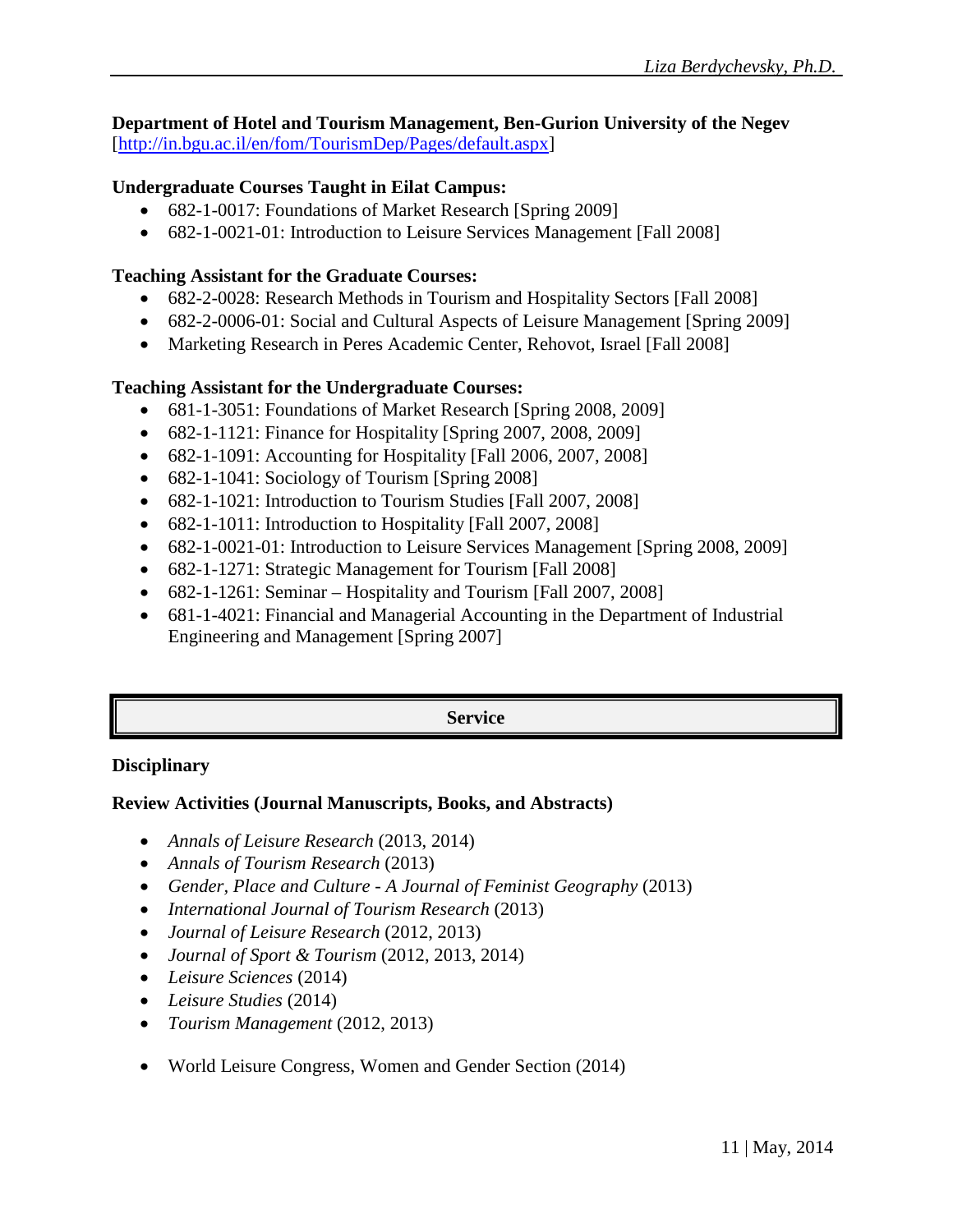# **University of Illinois at Urbana-Champaign**

• Illinois Campus Research Board Programs, Office of the Vice Chancellor for Research, grant reviewer (2014)

### **Department of Recreation, Sport and Tourism, University of Illinois at Urbana-Champaign**

- 2013 2014: Undergraduate Committee, member
- 2013 2014: Faculty Search Committee, member
- 2013 2014: Grievance Committee, chair

# **Professional Memberships**

- 2014 present: Canadian Association for Leisure Studies (CALS), Canada
- 2011 present: Leisure Studies Association (LSA), UK
- 2010 present: World Leisure Organization
- 2008 present: National Recreation and Park Association (NRPA), USA
- 2009 Israeli Sociological Society, Israel

# **Scholarships and Awards**

| 2013 | 1 <sup>st</sup> Prize Best Paper Award at the 2 <sup>nd</sup> World Research Summit for Tourism and<br>Hospitality: Crossing the Bridge. University of Central Florida Rosen College of<br>Hospitality Management, Orlando, Florida, USA. Paper Title: Phenomenology of<br>women's sexual risk-taking in tourism. Authors: Berdychevsky, L., & Gibson, H. J. |  |
|------|--------------------------------------------------------------------------------------------------------------------------------------------------------------------------------------------------------------------------------------------------------------------------------------------------------------------------------------------------------------|--|
| 2013 | Madelyn Lockhart Dissertation Fellowship Award and Emerging Scholar Finalist<br>Award on behalf of the Association for Academic Women (AAW), University of<br>Florida, USA                                                                                                                                                                                   |  |
| 2012 | Leisure Research Symposium (LRS) Best Student Paper Award on behalf of the<br>Academy of Leisure Sciences. National Recreation and Park Association (NRPA)<br>Congress. Anaheim, USA. Paper Title: Sex as leisure in the shadow of depression.<br>Authors: Berdychevsky, L., Nimrod, G., Kleiber, D.A., & Gibson, H. J.                                      |  |
| 2012 | Thomas and Ruth Rivers International Scholarship Award on behalf of the World<br>Leisure Organization to attend the $12th$ World Leisure Congress, Rimini, Italy                                                                                                                                                                                             |  |
| 2012 | College of Health and Human Performance Student Poster Session Award,<br>University of Florida, USA                                                                                                                                                                                                                                                          |  |
| 2011 | <b>Bill Simms Endowment Doctoral Student Research Award</b><br>Eric Friedheim Tourism Institute, Tourism, Recreation & Sport Management,<br>College of Health and Human Performance, University of Florida, USA                                                                                                                                              |  |